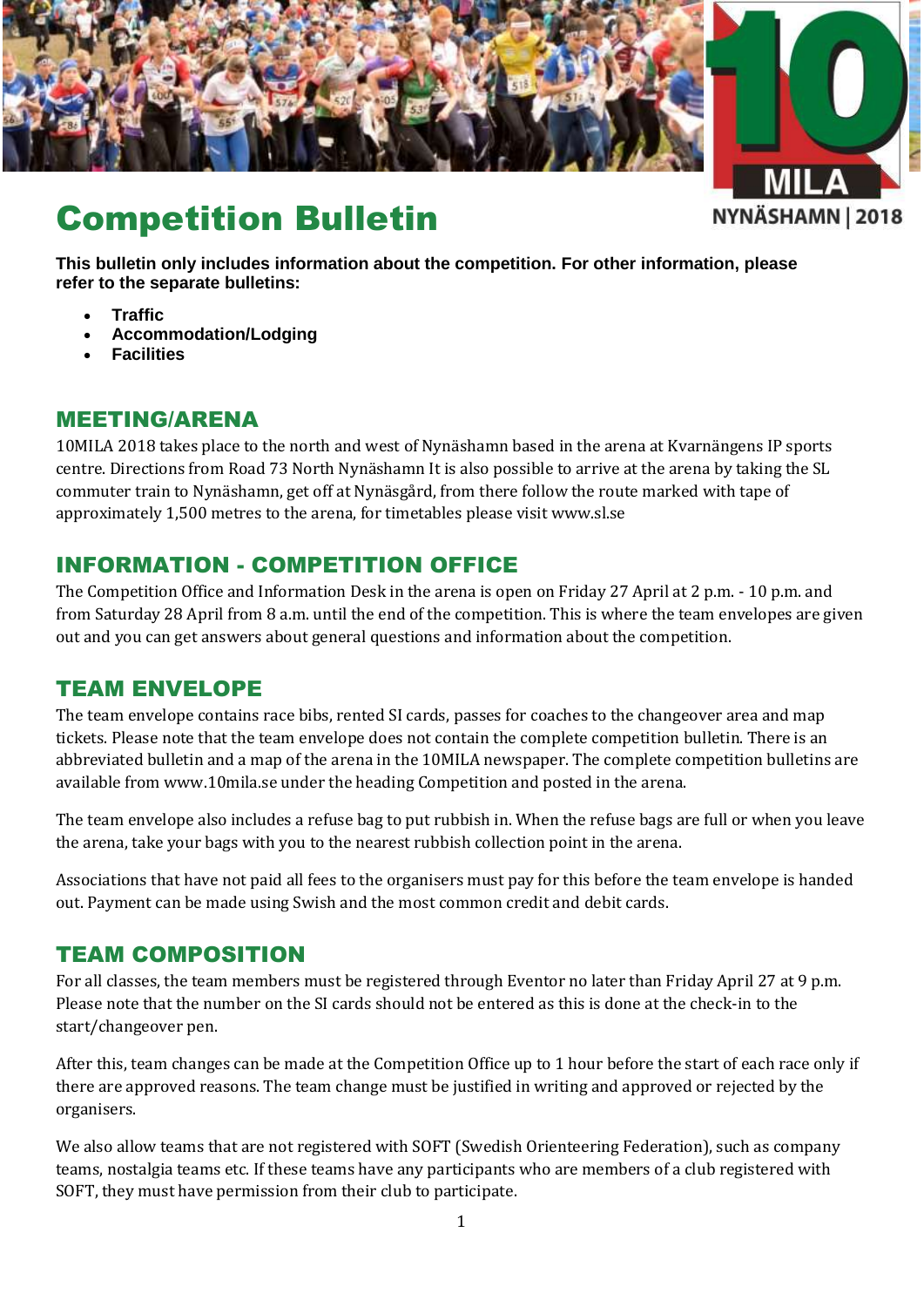### SUBSTITUTES

Substitutes may be used in the event of illness or injury during the ongoing competition and in this case registered runners can take different positions. The change must be notified to the Competition Office as soon as possible and before the affected leg.

# PARTICIPATING IN MORE THAN ONE RELAY

- Girls who have run in the Junior relay are permitted to participate in the Women's relay and the Tiomila relay
- Boys who have run in the Junior relay are permitted to participate in the Tiomila relay.
- Women who have run in the Women's relay are permitted to participate in the Tiomila relay.
- It is NOT permitted to participate more than once in the same class.

Open Courses can be run both before and after participating in Tiomila relays. For information about Open Courses, see the separate bulletin.

# RELAY BANK, ALL RELAYS

If you do not have enough participants for your own club team, it is possible to have a combined team under SOFT rules. There is a relay bank a[t www.10mila.se](http://www.10mila.se/) under Competition, Relay Bank. Runners can search for a team and teams can search for runners.

#### **COACHES**

Every team is entitled to have one coach present in the changeover pen during the race. There is a pass in every team envelope.

#### START NUMBER

For the first 100 teams in the Junior relay and the first 150 teams in the Women's relay and the Tiomila relay, the team's start number corresponds to the team's placing in 10MILA 2017. If there are empty number places between those already allocated, new teams will be inserted. Otherwise, the earlier the notification, the lower the start number.

#### RACE BIBS

Race bibs are self-adhesive and must be completely visible during the entire race.

The barcode on the race bib must be undamaged when entering the start and changeover area.

The race bib provides a surface to publicise the organiser's sponsors and affiliates and therefore represents significant commercial value, not least in the main locations in each relay, for example at the changeover point and the finish. If the race number is deliberately removed by a runner while running this may lead to the team being disqualified.

| Junior relay  | Nos. 1001-1375 |
|---------------|----------------|
| Women's relay | Nos. 501-875   |
| Tiomila relay | Nos. 1-375     |

#### CLOTHING

It is the runners' responsibility to ensure that they wear the right clothes and that the clothes comply with SOFT (Swedish Orienteering Federation) rules on clothing [\(www.svenskorientering.se\)](http://www.svenskorientering.se/).

Spikes are not permitted. Shoes with metal studs are permitted.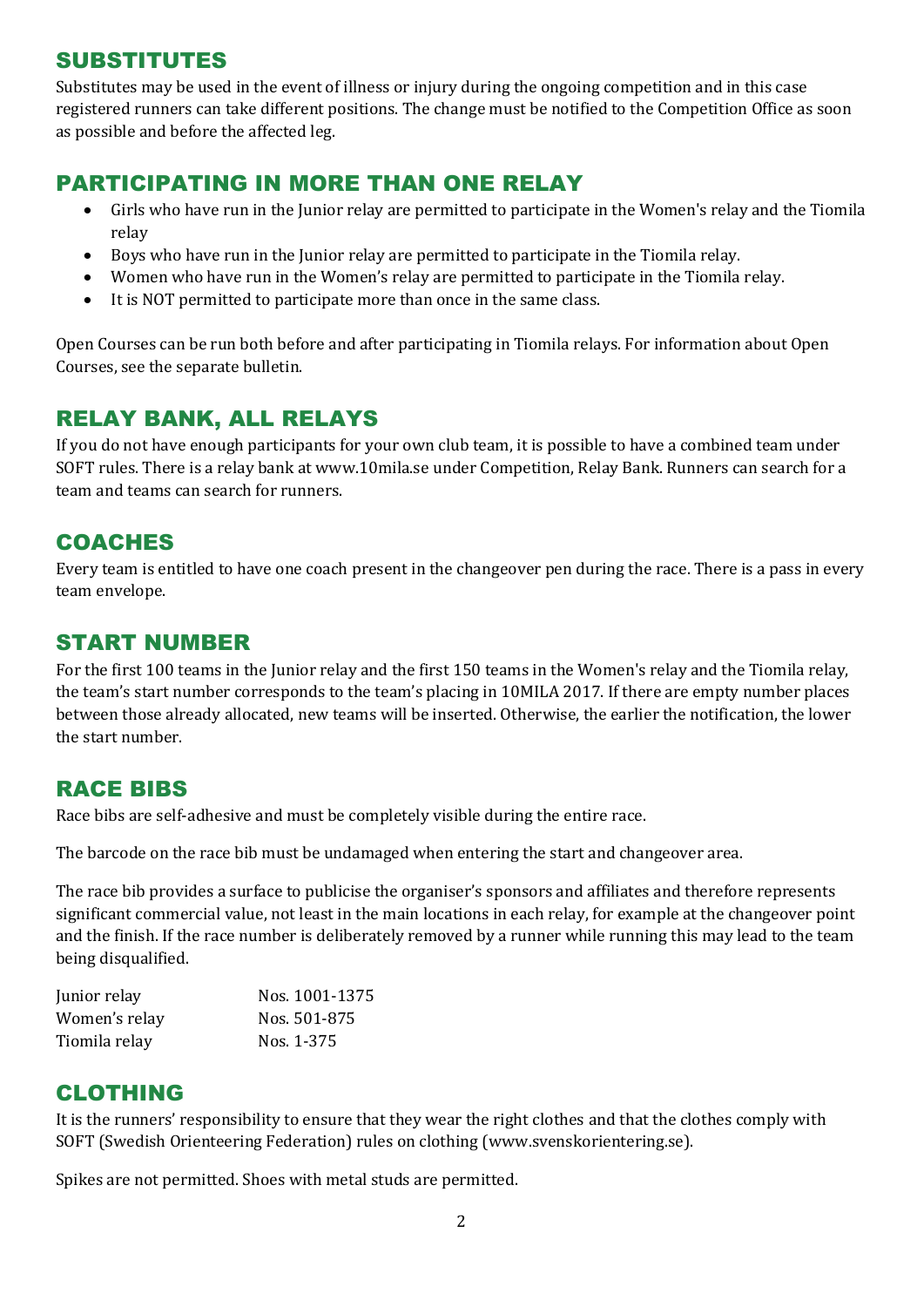

| Check-in first leg |                   |  |  |  |
|--------------------|-------------------|--|--|--|
| Relay              | <b>Start time</b> |  |  |  |
| Junior relay       | 10.30 a.m.        |  |  |  |
| Women's relay      | 1.15 p.m.         |  |  |  |
| Tiomila relay      | 8.30 p.m.         |  |  |  |
|                    |                   |  |  |  |

Check-in to the start takes place next to the changeover pens beginning approximately 60 minutes before the start. Participants must pass through check-in at least 15 minutes before the start. Runners must ensure that their SI card has been cleared before they check-in.

At the check-in, the SI card is linked to the runner, leg and team number with a barcode on the race number. Runners with an SI card that is not linked to a team number will be excluded from the competition. After checkin, the runners must not leave the starting and changeover area.

The distance from check-in to the start location is 150 metres. The pen to the start field area will open approximately 10 minutes before the start. After that, runners must not leave this area.

**No later than five (5) minutes before start, runners must be ready at the marked number corresponding to their team number, follow the starting speaker's instructions.**

### CHECK-IN BEFORE CHANGEOVER

Runners must ensure that their SI card has been cleared before they check-in. At the check-in, the SI card is linked to the runner, leg and team number with a barcode on the race number. Runners with an SI card that is not linked to a team number will be excluded from the competition.

The runners are asked to ensure they have plenty of time to check in so they do not risk missing their changeover. Once they have entered the changeover area, the runners must not leave the changeover area. For juniors on legs 2 and 3, where there are a lot of runners coming in over a short period of time, it is possible to check-in in advance and then enter the changeover area. Runners must ensure that they have checked in before changeover.

#### CHANGEOVER AREA/WARM-UP AREA

Only runners who are changing over can remain in the warm-up area. This applies to all legs. There is limited space in the changeover area, so please show consideration and make space for the outgoing runners!

There are toilets and early warning information/entry terminals in the warm-up area. Changeover runners receive information about incoming runners from the early warning.

# TERRAIN DESCRIPTION

#### **Terrain type**

The race area is characterised by its proximity to the coast, the archipelago and the influence of the last ice age. There are several significant high areas where the terrain resembles wilderness with many hills and detailed, sometimes complicated curves. Between the high areas it is mainly flat with more or less overgrown cultivated land. There are a small number of paths and trails distributed throughout the race area. In the area closest to the arena, on the route of the junior relays, the trails are more frequent. There are small areas of wetland and swamp in the race area, but it is mainly mixed forest.

#### **Hills**

The race area has moderate to significant hills on felled terrain with distinct high areas and very steep elevations. The lowest areas are usually linked previously cultivated land.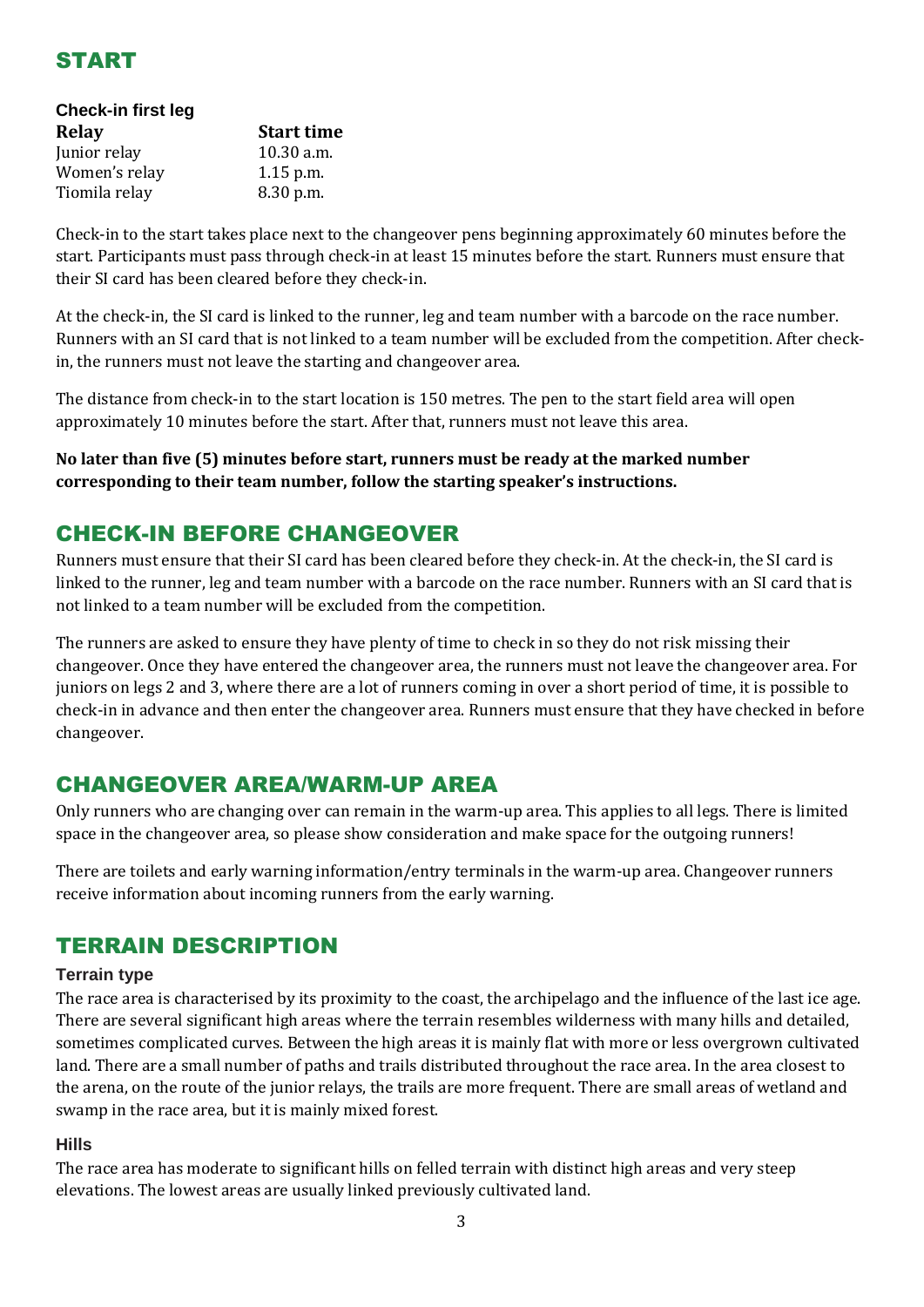#### **Passability**

Passability is mainly good, but there are many parts with rocky terrain which affects the runnability. In particular, many of the slopes have a high frequency of large and small rocks. A small number of green areas slightly restrict passability. Overall, the visibility is good but even where there is white on the map, there are areas where the visibility is worse in parts.

#### MAP

Offset printed map with a scale for all classes and legs of 1:10,000, equidistance 5 metres. The map is printed by Kartsam.

Drawn in 2017 by Roger Åsberg. Newly drawn from laser-scanned base material according to the new map standard ISOM2017.

Control descriptions are printed on the map. Control numbers are both in the control description and on the map next to the control rings.

Radio controls, manned controls and TV controls are not specifically shown in the control description.

# PROHIBITED AREAS

Prohibited areas printed on the map are marked according to the SOFT competition rules. It is prohibited to enter private property shown in olive green on the map. A few plots of land will be marked with tape to show clearly where the land border is.

Entering prohibited areas will mean disqualification.

### CONTROLS

The controls are marked with an orange/white canopy and with a reflecting post at night controls. There are at least two punching units. There are no pin terminals. The code number for the control is marked on each SI card. The height of the control stands is approximately 60 cm.

In some areas, the controls are extremely close to each other, check the code numbers very carefully.

Some controls are manned with officials and/or visited by the media during the competition. There will also be a VIP group in the forest during some of the first legs of the Tiomila relay.

#### PUNCHING SYSTEM

Sportident is used in all relays.

NB! Leg 10 in the Tiomila relay has more than 30 controls, which means that SI5 and SI8 cannot be used because they only store 30 punches. Please also note that legs 1 and 4 have more than 25 controls, which means that there are small margins for incorrect punches in terms of memory capacity in the SI card.

NB! One SI card may only be used once in any of the three relays.

#### PUNCH CONFIRMATION

When punching with an SI card, it is the runner's responsibility to ensure that there is a light and audio signal from the control unit to confirm that the punch has been approved. If there is no light and audio signal, a different unit should be used at the control.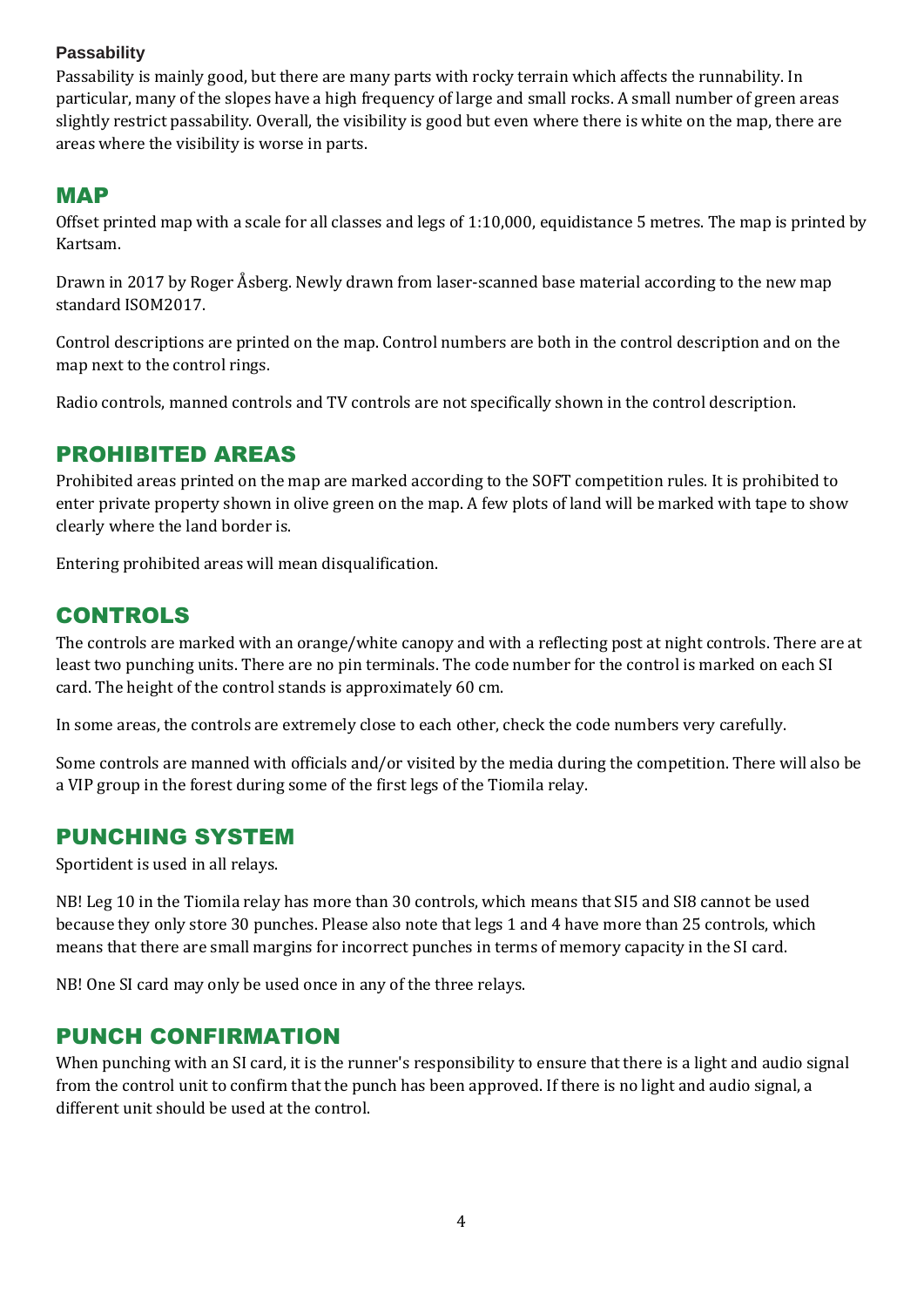# FENCED AREA IN THE ARENA

Fenced areas must not be entered and should be regarded as part of the race area. If they are entered, the team will be disqualified. This applies to runners, coaches and spectators.

The warm-up area next to the start and changeover as well as the start area and the changeover area are fenced off and may only be entered by runners and accredited coaches.

Be aware of outgoing runners if you are in the changeover area so that you do not obstruct the competitors!

# DAYLIGHT CONDITIONS DURING TIOMILA

Saturday: Sunset is at 8.49 p.m. Sunday: Sunrise is at 4.53 a.m.

# COURSE INFORMATION AND CHANGEOVER TIMES

#### **JUNIOR RELAY**

**Start**: Saturday 28 April at 10 a.m. **Finish:** approximately 12 noon.

- Age up to and including 16.
- At least two legs must be completed fully by girls.
- It is permitted to have two runners on legs 2 and 3. The result with the fastest time counts.

| Leg            | <b>Course</b><br>length* | <b>Gaffling</b> | <b>Difficulty</b> | <b>Running</b><br>time | Changeover<br>time | <b>Type</b> | Map size |
|----------------|--------------------------|-----------------|-------------------|------------------------|--------------------|-------------|----------|
|                | 3.7 km                   | Yes             | Orange            | 24 minutes             | 10.54              | Day         | A4       |
| -2             | 3.9 km                   | Yes             | Orange            | 26 minutes             | 11.20              | Day         | A4       |
| 3              | 2.8 km                   | Yes             | Yellow            | 18 minutes             | 11.38              | Day         | A4       |
| $\overline{4}$ | 3.5 km                   | Yes             | Orange            | 22 minutes             | 12.00              | Day         | A4       |

\*The course length includes ingoing/outgoing funnels of 400-650 metres.

#### **WOMEN'S RELAY**

**Start**: Saturday 28 April at 1.15 p.m. **Finish:** Approximately 6 p.m.

| <b>Leg</b>     | Course length* | <b>Gaffling</b> | <b>Running time</b> | <b>Changeover time</b> | <b>Type</b> | Map size       |
|----------------|----------------|-----------------|---------------------|------------------------|-------------|----------------|
|                | 5.5            | Yes             | 38 minutes          | 13.53                  | Day         | A3             |
| -2             | 6.9            | Yes             | 47 minutes          | 14.40                  | Day         | A <sub>3</sub> |
| 3              | 10.9           | No              | 79 minutes          | 15.59                  | Day         | A <sub>3</sub> |
| $\overline{4}$ | 7.7            | Yes             | 55 minutes          | 16.54                  | Day         | A <sub>3</sub> |
| -5             | 8.8            | Yes             | 62 minutes          | 17.56                  | Day         | A <sub>3</sub> |

\*The course length includes ingoing/outgoing funnels of 400-650 metres.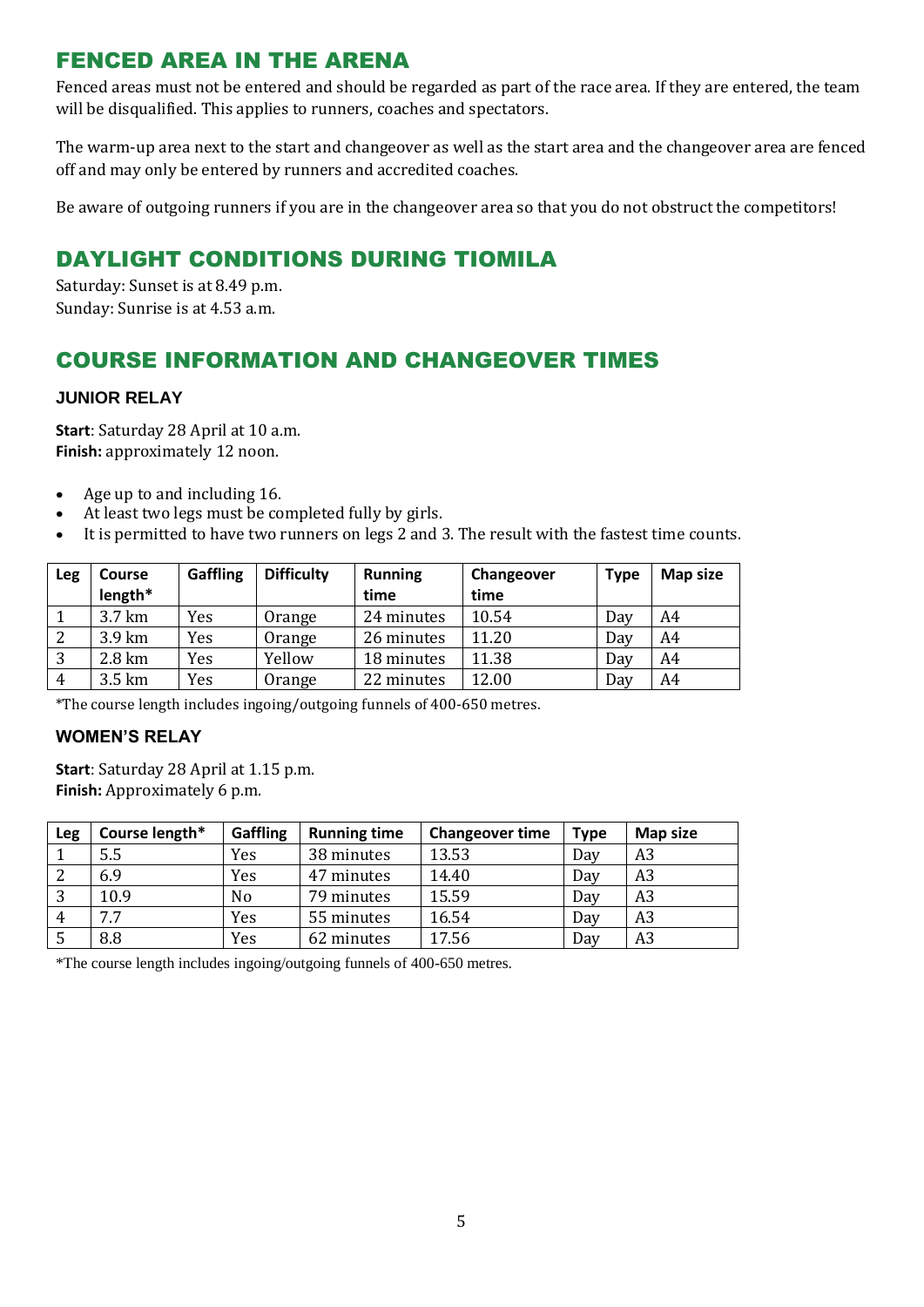#### **TIOMILA RELAY**

**Start**: Saturday 28 April at 8.30 p.m. **Finish:** Approximately 7.30 a.m. on Sunday

| <b>Leg</b>      | Course  | <b>Gaffling</b> | <b>Running</b> | Changeover | <b>Type</b>    | <b>Map size</b> |
|-----------------|---------|-----------------|----------------|------------|----------------|-----------------|
|                 | length* |                 | time           | time       |                |                 |
| $\overline{1}$  | 12.1 km | Yes             | 72 minutes     | 21.42      | Day/Dusk/Night | A <sub>2</sub>  |
| 2               | 11.5 km | Yes             | 71 minutes     | 22.53      | Night          | A <sub>2</sub>  |
| $\overline{3}$  | 8.1 km  | Yes             | 49 minutes     | 23.42      | Night          | A <sub>2</sub>  |
| $\overline{4}$  | 15.3 km | N <sub>o</sub>  | 99 minutes     | 01.21      | Night          | A <sub>2</sub>  |
| $5\overline{)}$ | 7.5 km  | Yes             | 47 minutes     | 02.08      | Night          | A <sub>3</sub>  |
| -6              | 7.6 km  | Yes             | 48 minutes     | 02.56      | Night          | A2              |
| 7               | 9.8 km  | No              | 60 minutes     | 03.56      | Night/Dawn     | A2              |
| 8               | 10.9 km | Yes             | 68 minutes     | 05.04      | Dawn/Day       | A2              |
| 9               | 9.0 km  | <b>Yes</b>      | 54 minutes     | 05.58      | Day            | A <sub>3</sub>  |
| 10              | 15.4 km | Yes             | 94 minutes     | 07.32      | Day            | A <sub>2</sub>  |

\*The course length includes ingoing/outgoing funnels of 400-650 metres.

#### TRACKING WITH GPS TRANSMITTERS

GPS tracking is used on all sections of the Women's relay and the Tiomila relay.

In the Women's relay and the Tiomila relay, GPS transmitters are carried by the teams listed at [www.10mila.se](http://www.10mila.se/) during the Competition, in the appendix to the bulletin in Eventor and posted at the entrance to the changeover pen in the arena. Other teams may be selected for each leg to carry GPS transmitters during the leg. These teams will be announced by the speaker and posted at the entrance to the changeover pen.

It is compulsory for runners in the selected team to carry the GPS transmitter, and if the team refuses to carry the transmitter in accordance with the organiser's rules, that team will be immediately excluded from the competition. The GPS device can be collected at the check-in to the changeover pen no later than 20 minutes before the start or the estimated changeover time and must be carried in the vest provided by the organisers in the prescribed manner. Staff will help the runner to put the device on.

The GPS device must be returned immediately after completion of the leg to the official at the exit of the changeover pen.

#### GPS - Junior relay

In the Junior relay, GPS devices will not be used by any runners. On leg four, there will be camera runners equipped with GPS devices.

#### FLUIDS

Fluids in the form of water and Enervit sports drink are available on the Women's relay on legs 2 - 5. On the Tiomila relay on legs 1 - 4 and legs 7 - 10. Fluid stations are marked on the competition map or on the control description.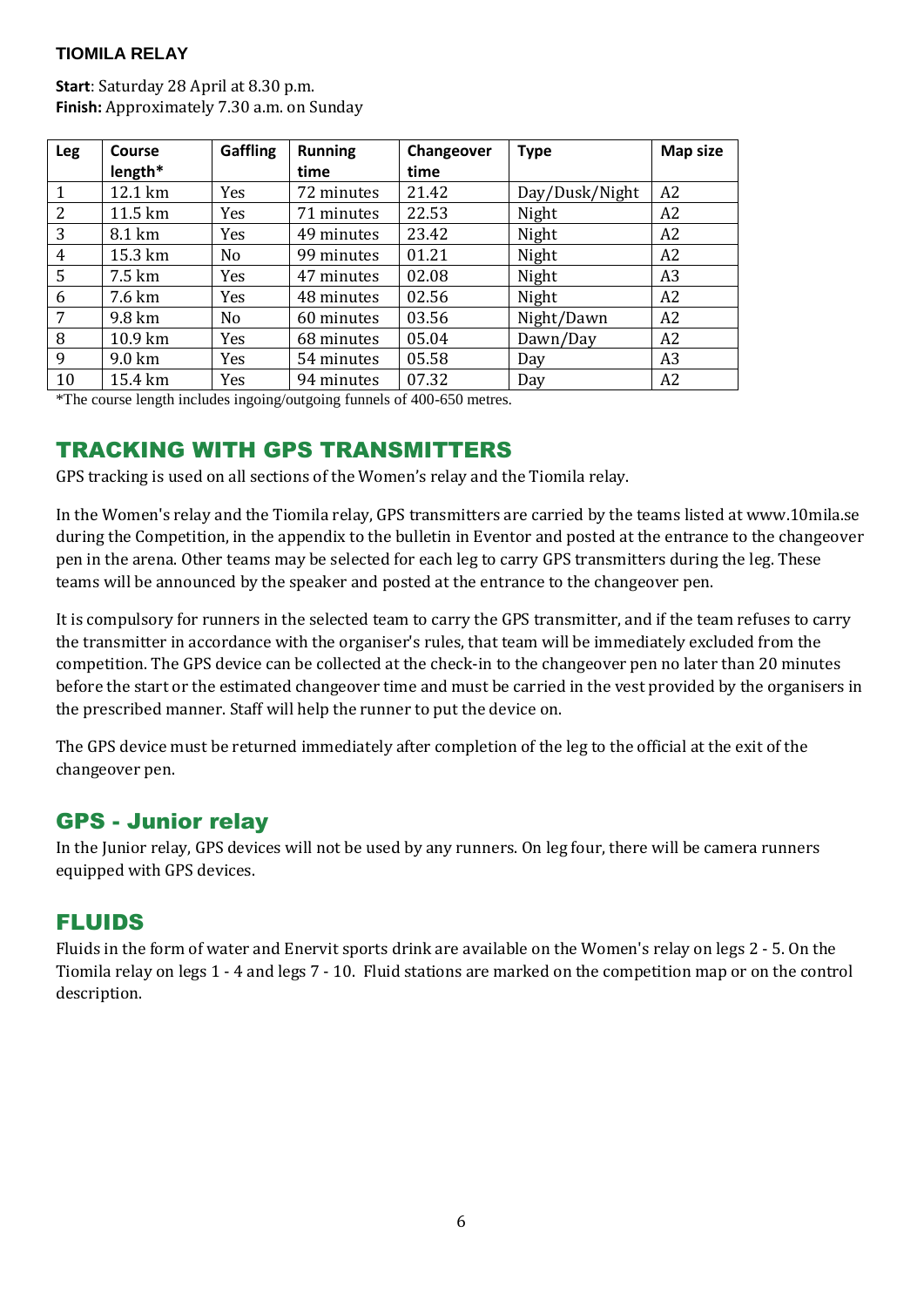# INCOMING RUNNERS TO CHANGEOVER

There are two pens into the finish.

**Pen 1:** Closed pen. This pen, which is on the far right in the running direction, is only for the first runners on each leg and all runners to the finish.

**Pen 2:** Changeover pen. This pen is for all changeovers, with the exception of frontrunners on each leg and the finish. Officials/signs indicate which pen to use. As the pens are in the form of a U-turn, it is PROHIBITED TO CHANGE PENS, this will lead to disqualification.

Runners must punch at the finish. If runners do not punch, they will be disqualified. After punching at the finish, give the card to an official and the map for the next leg can be taken from the map board. The map for the lowest team number is hanging furthest away on the board.

The changeover takes place by the map being handed over to the next runner who is standing at the changeover fence. The runners are individually responsible for ensuring that the correct map is handed over at changeover. Missing maps can be collected from the "Emergency maps" desk to the right in the running direction from the map board.

At the changeover fence there are signs for every hundredth team to help show the approximate position for outgoing runners. Seen from the person that is handing over the map, the lost number is on the far right of the changeover fence.

#### **JUNIOR RELAY CHANGEOVER LEGS 2 AND 3**

For coaches: Read this carefully and explain to your runners how it works!



In the Junior relay there are two maps for the second and third legs, irrespective of whether one or two runners have been registered. There is a plastic wallet hanging on the map board for each leg containing two maps. If the team only has one runner, the additional map should be given to an official on the way out of the changeover pen.

**Changeover 1:** Leg 1 runner comes in to change over. Two maps are hanging on the map board in the same plastic wallet. The runner hands over the maps to runners 2A and/or 2B, who run out at the same time.

**Changeover 2:** The first runner from leg 2 comes in to change over. Two maps are hanging on the map board in the same plastic wallet. The runner hands over the maps to runners 3A and/or 3B, who run out at the same time. The second runner on the leg does not take a map!

**Changeover 3:** The first runner from leg 3 comes to the map board and gives the map to runner 4.

The runner who comes to the finish punch first on legs 2 and 3 is included in the team's results. If the punches are accurate, the team will be approved. If the first runner on each leg has punched incorrectly, the team will be disqualified even if the second runner on the same leg has punched correctly.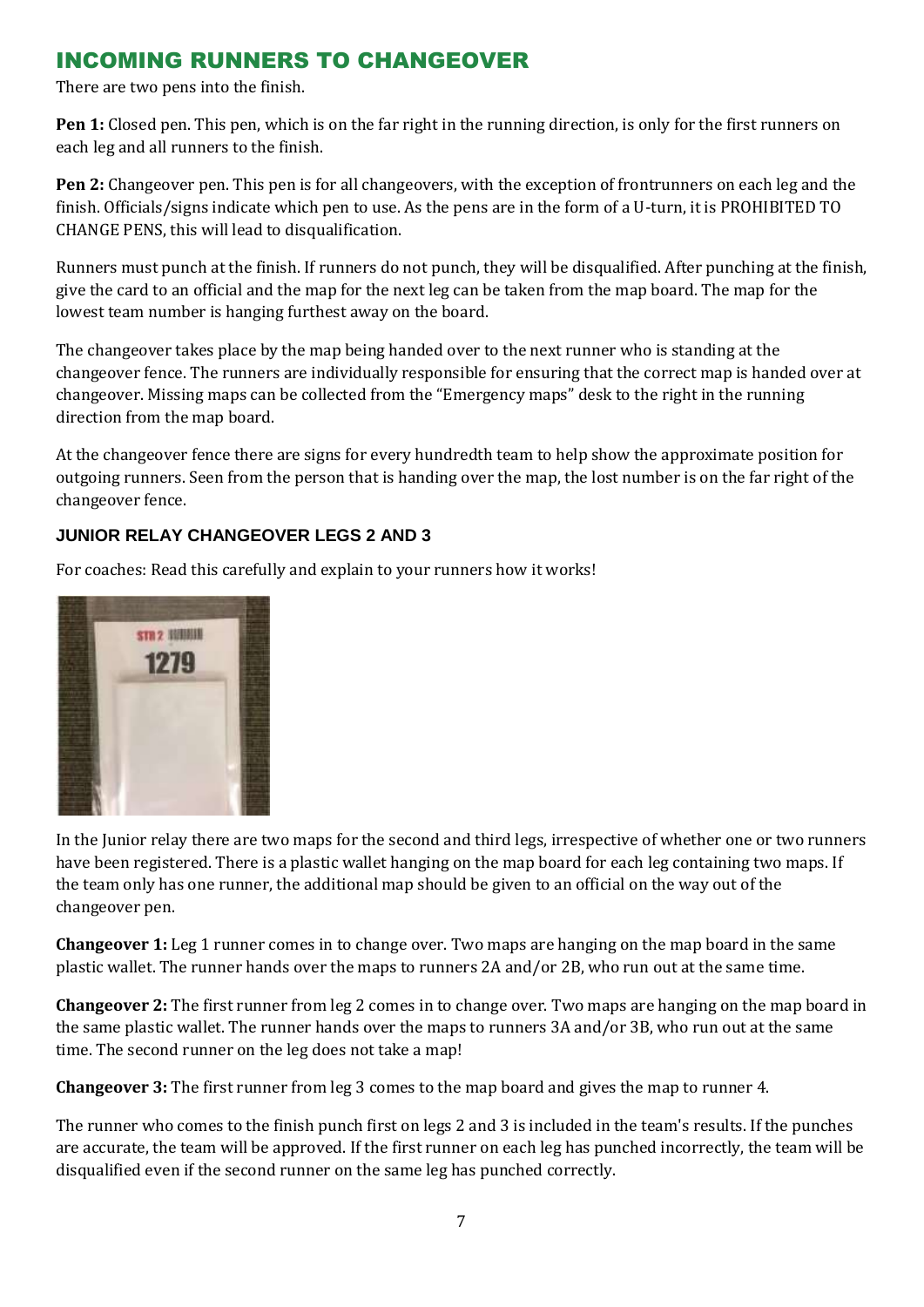### FINISH

Incoming runners run into the pen on the far right. It is prohibited to change pens. If the wrong pen has been taken, the runner must turn around and go to the entrance of the pen and then take the correct pen.

If necessary, the placing will be determined by the finish judge when the finish line is passed. The runner must punch at the finish and then in the finish station, which is a few metres after the finish line.

Please note that the area between the finish line and the photo area can ONLY be entered by runners in the current front team and selected officials. Coaches and other club members can meet their team after they have passed through the check-out.

#### WILDLIFE REPORTING

Reports of mainly cloven-hoofed wildlife (elk, deer, wild boar) must be recorded in the wildlife report at the Red exit.

# NOT APPROVED TEAMS

Teams that are recorded as "not approved" will be informed of this at the check-out and referred to the Red Exit for investigation. Teams that are not approved are reported on the scoreboard as soon as possible after the changeover. However, the team may continue in the competition without competing. The team may be held at the map board by officials until at least 30 minutes after the leading team. This is to ensure that the team will not affect the outcome of the competition.

Coaches who want to appeal against a not approved run should contact the Competition Office as soon as possible, but no later than 60 minutes after the finish of the relevant leg.

### RUNNERS WHO PULL OUT

Runners that pull out or otherwise do not pass through the finish line and punch station must go to check-out for their SI card to be recorded. Otherwise those runners will be recorded as "Still in the forest" and an unnecessary search will begin.

#### RESTART

Junior relay Saturday 12.45 p.m.

Women's relay Saturday 7 p.m.

Tiomila relay Sunday 10 a.m. The restart takes place in two stages, starting with leg 10.

Please note: There will be no shortened legs.

The changeover pen closes 15 minutes before the above times.

Restarted runners must run the leg entered when the team registered. Teams that take place in the restart will be placed in the results list after the teams that completed the competition without participating in the restart.

Teams that have pulled out or have previously been disqualified may not participate in the restart.

#### CUT-OFF TIME

The cut-off time is three hours after the restart in the Junior and Women's relays. The cut-off time in the Tiomila relay is 4 hours.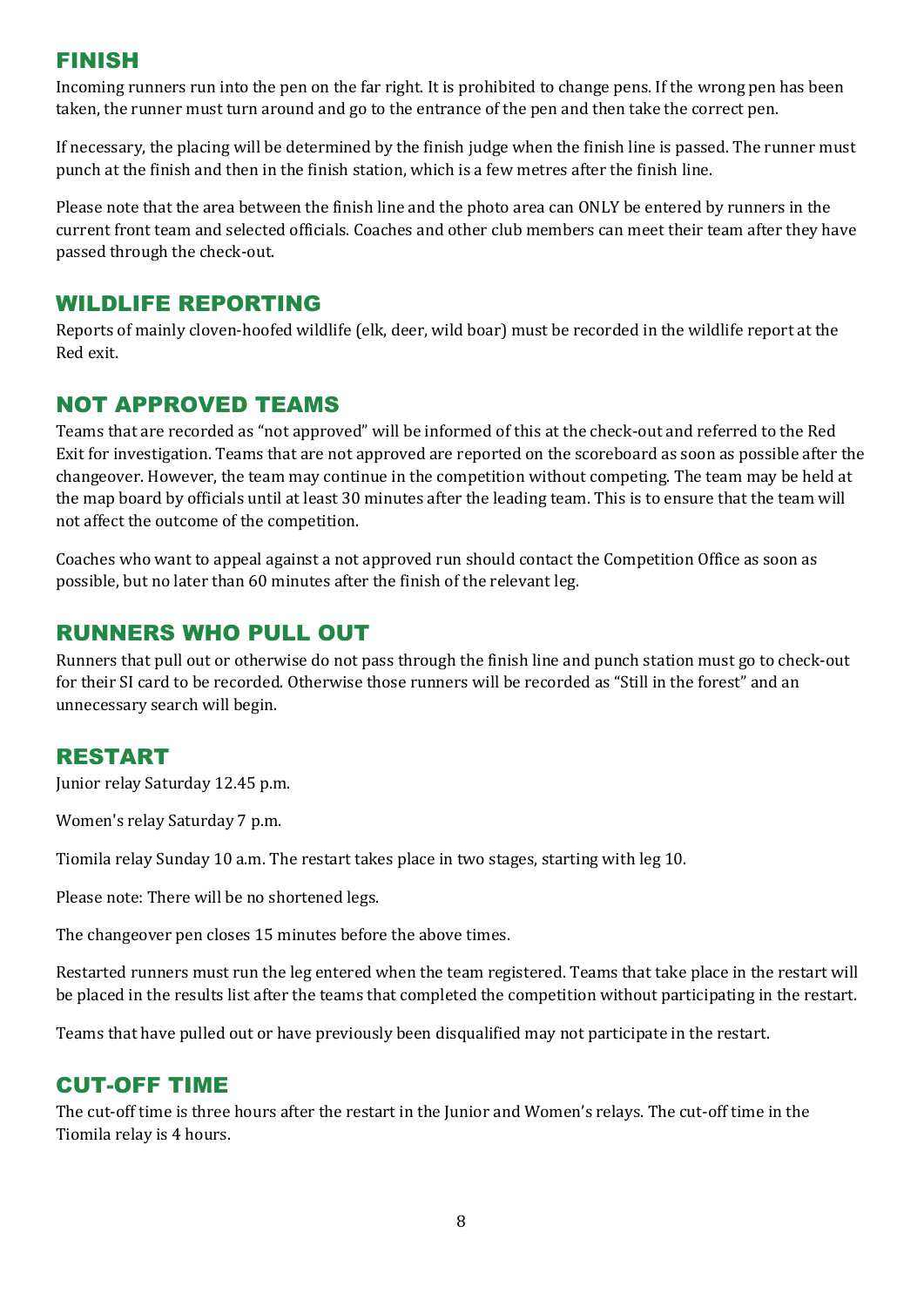# COMPETITION RULES

The Swedish Orienteering Federation's competition rules and regulations apply to this competition. The following are some of the most important rules:

It is the responsibility of the competitor to know the competition rules. Ignorance of the rules does not exempt anyone from sanctions.

- Competitors are required to respect the prohibited areas, which are marked on the map and/or course print out.
- Competitors are required to follow the route marked in tape all the way.
- Competitors are required to the best of their ability to assist other competitors who are injured.
- Competitors must not obtain information about the race course or the race map, other than that provided by the competition managers, before the close of the competition.
- Competitors must not provide information about the race course or race map before the close of the competition.

#### INSURANCE

Runners who are not members of SOFT registered clubs participate at their own risk and are recommended to check their insurance cover before participating in the Tiomila.

#### OPEN COURSES

The sale and registration for open courses takes place in the competition office for open courses. For more information about open courses, see the separate bulletin at www.10mila.se, in Eventor and in the arena.

Opening hours for registration for open courses

Friday 2 p.m. - 9 p.m. Saturday 10 a.m. - 5 p.m.

# START TIMES FOR OPEN COURSES

Friday 3 p.m. until Saturday 6 p.m.

#### FIRST AID

First aid is available in the arena from 3 p.m. until 11 p.m. on Friday and from 9 a.m. on Saturday until the end of the competition on Sunday and is primarily for competitors. First aid in the arena is equipped with an EAD.

There is no medical centre in the competition area. However, all control marshals and fluid stations are equipped with a first aid kit and means of communication.

#### SAUNA

The traditional Tiomila wood-fired sauna is located next to the changing rooms and showers.

#### TRACK SUITS/LOST PROPERTY

Track suits should be managed by each team. If you have lost equipment etc., ask at the Competition Office during the competition days. After the competition, the name of the person who can respond to questions about found equipment will be on the website. Found equipment can be returned on or after 1 June 2018.

Any shipping costs must be paid by the recipient. After this date, lost property will be donated to charities.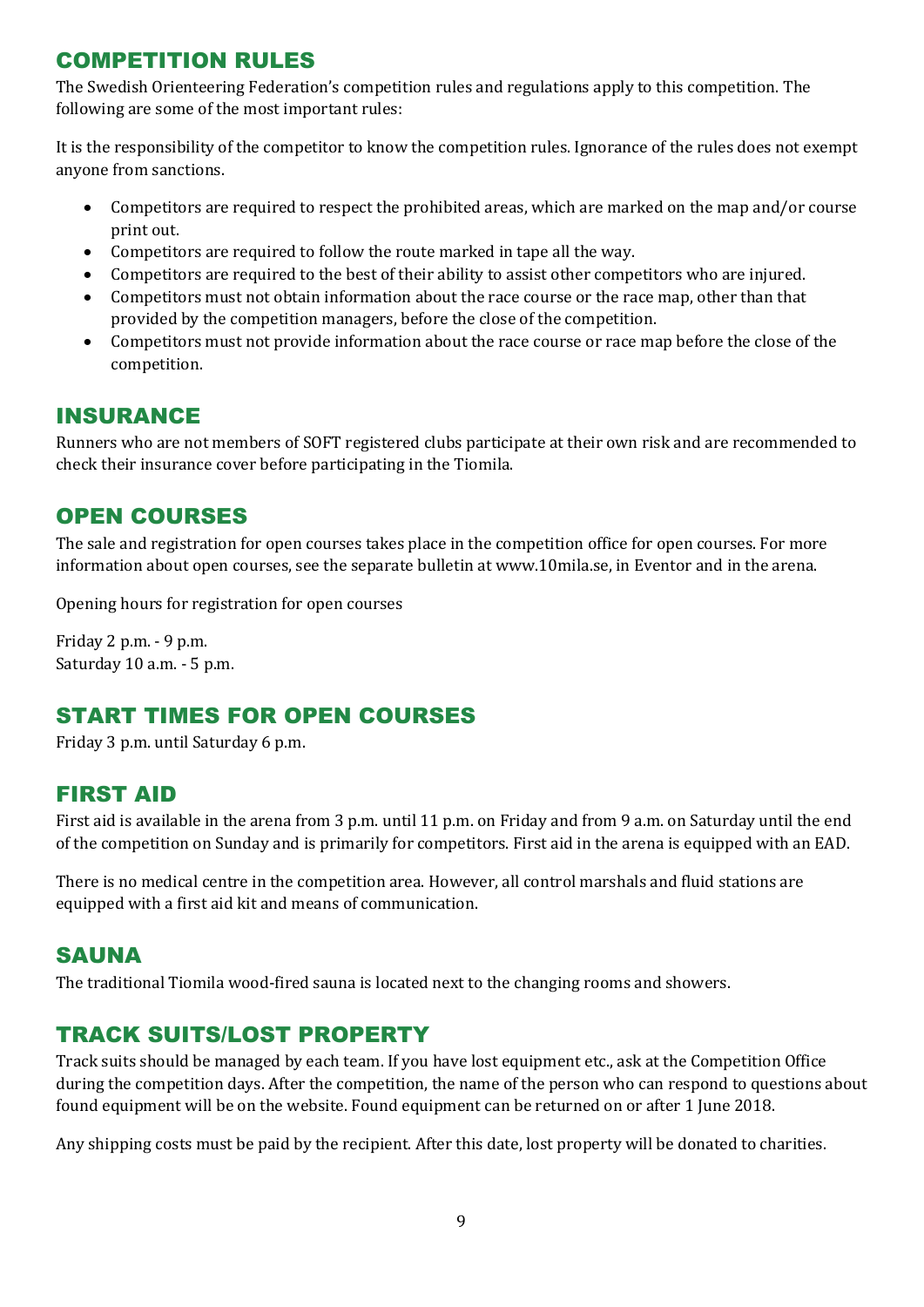# RESULT

These will be displayed on TV screens and posted in the arena.

Online results are available at <http://online.10mila.se/>

In addition, you can follow your team using apps for Android and iPhone.

Android app: 10MILA – Team Tracker iPhone app: 10MILA

### FOOD SERVICE AND KIOSK

There is indoor food service with hot food, snacks and large screens.

Opening hours are Friday from 5 p.m. - 9 p.m. and from Saturday at 11 a.m. until Sunday at noon.

Payment can be made at special payment stations with cash, SEK, using SWISH or with the most common credit and debit cards.

There will also be a kiosk in the arena serving hamburgers and kiosk items.

Opening hours are Friday 5 p.m. - 9 p.m. and from Saturday at 7 a.m. until Sunday at noon.

#### WEB TV

At<http://webbtv.10mila.se/> you can subscribe to watch the TV broadcast via the web. On Friday 27 April from 6 p.m. - 7.30 p.m., Studio 10Mila will broadcast. Standard broadcast from Saturday 28 April at 10 a.m. until Sunday morning. The price of the webcast is SEK 150.

You can choose from three broadcasts:

- Swedish commentary (Per Forsberg and Fredrik Löwegren)
- Finnish commentary (Antti Örn and Kalle Rantala)
- English commentary (Boris Granovskiy and Mark Nixon)

#### FM RADIO

The audio from the arena production is also broadcast on the FM network and you can listen locally in Nynäshamn.

- 90.4 MHz Swedish
- 98.1 MHz Finnish
- 102.1 MHz English

#### PUBLIC WIFI

The public is requested to restrict the use of mobile phones and the mobile internet as much as possible to minimise the load on the mobile network.

There is a well-developed WiFi network with high bandwidth in the arena covering the area of the finish, shelter, ice rink and camps in the arena at Kvarnängens IP.

Participants are requested to use this free WiFi network internet access. It is free of charge.

The name of the WiFi network is 10mila and requires no password.

It will not be possible to access video streaming services such as YouTube, Netflix, Cmore, etc. using the free WiFi network. We do this in order to give priority to competition information for participants.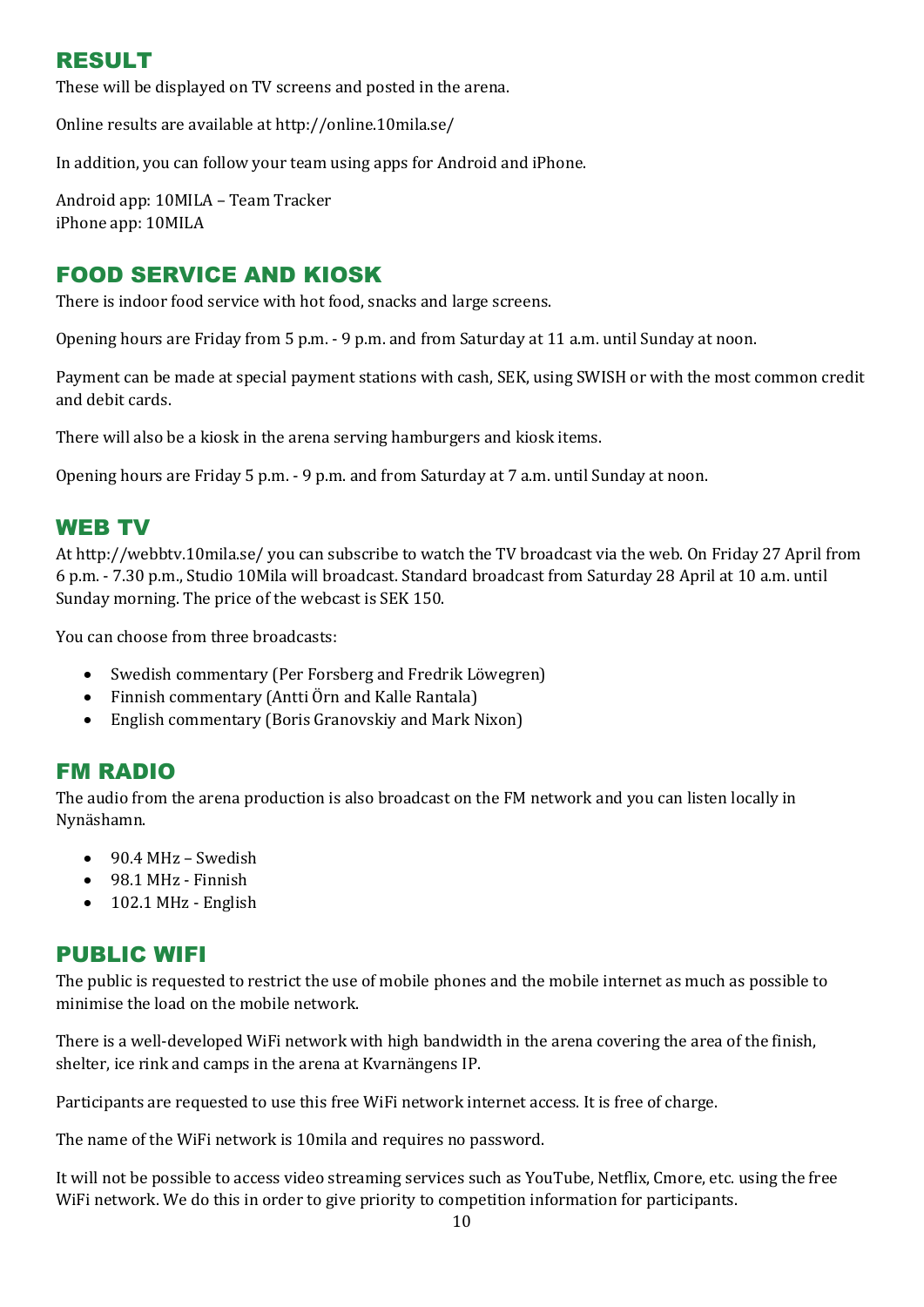# PRIZE-GIVING CEREMONY

The first ten teams in each relay are awarded special prizes. The prize-giving ceremony takes place on the stage at the following times:

Junior relay Saturday 12.40 p.m. Women's relay Saturday 7.30 p.m. Tiomila relay Sunday 8.30 a.m. The teams receiving prizes are requested to gather by the stage at least 10 minutes before the time for the

prize-giving ceremony.

#### MAP DISTRIBUTION

Map distribution will take place for all classes in the Competition Office on Sunday 29 April after the restart in the Tiomila relay and until 2 p.m. Maps will only be handed out on presentation of a map ticket (in the team envelope) and after handing in the rented SI cards.

Separate maps are distributed for the three classes with the gaffling scheme printed on the maps.

Teams that have left the competition before the maps are handed out can obtain their maps by post on payment of a fee of SEK 100. Please leave address information and payment at the Competition Office.

# BAN ON TWO-WAY RADIOS/WALKIE-TALKIES

The use of two-way radios and walkie-talkies in the arena is not permitted.

#### FLAG-FREE ZONE

To ensure that the audience in the arena can have as enjoyable an experience as possible, there will be a flagfree zone where club banners and similar are not permitted so that they do not obstruct the large screen and the home straight. Similarly, the service area at the start is a flag-free zone.

NB! It is STRICTLY forbidden to make any kind of holes in the synthetic grass where the finish is located.

#### ADVERTISING

In the arena, only the organisers' advertising signs are allowed.

#### DRONES

There is a general ban on flying drones over or next to the competition arena and over the closed competition area.

The TV company will use drones to link and boost signals in the competition area. If you have any questions, please contact [media2018@10mila.se.](mailto:media2018@10mila.se)